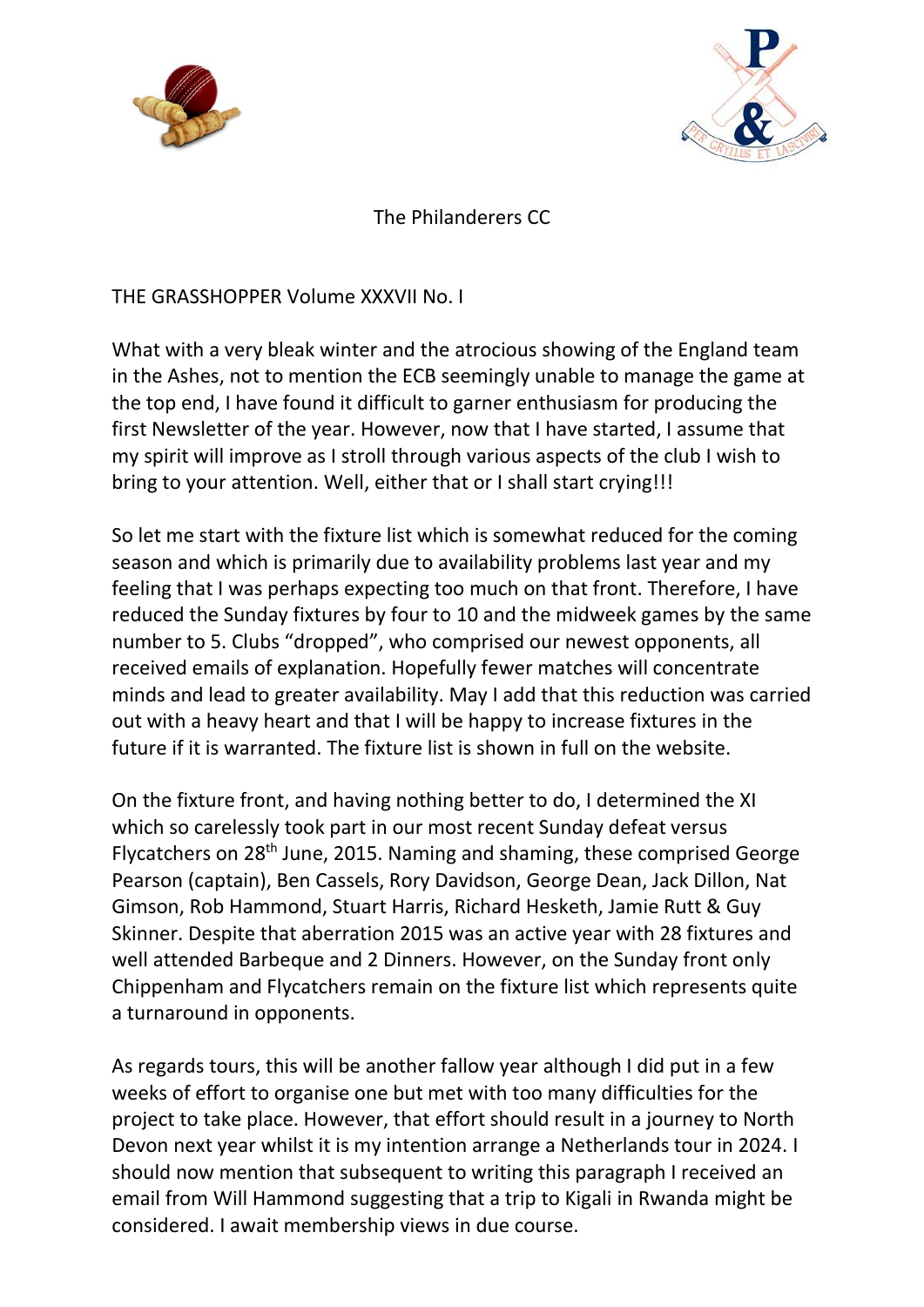Should you stay onto the fixture list on the website you will see that both the Golf Championship & Real Tennis Tournament are again scheduled to take place this year but each will require sufficient support from the membership to actually happen. The golf in particular has a requirement from Royal Worlington for 12 to participate so please put the date in your diaries otherwise we will lose the privilege of playing there.

Socially the club is sadly moribund by general acclaim. This is at odds with the original concept which I had and indeed at variance with the programme for most of the club's history, as exhibited by mention of 2015 above. Never the less the Elders maintain this somewhat lost ethos by meeting for lunch every couple of months, as shown by the recently taken photograph at the foot of the Newsletter. Indeed, I have now added a Christmas lunch in December for the Elders and their Eldresses and to which anyone of a younger faith is most welcome to come along.

Inertia has to date prevented me from dealing with membership matters. Thus, I have nothing to report on that front although my loins will be girded in the very near future. However, we have already received a body blow in losing two gifted players for at least next season. Mihir Chandraker is on a 2- year work secondment in Singapore whilst, as you are all aware, Will Hammond has taken up the position of Director of Cricket Builds Hope in Rwanda. I am certain that everyone will join me in wishing them both every success in their ventures whilst of-course eagerly awaiting their return to the fold.

My chosen charity for 2022 is the Royal National Lifeboat Institution and which I hope meets with everyone's approval. The extremely vital work carried out by the RNLI, which is entirely charity funded, has been viewed for some years now in the TV documentary series showing the bravery and fortitude of the almost entirely volunteer lifeboat men and women.

I am pleased to report that the Chestnut Group, now renamed simply as Chestnut, has kindly agreed to once again be the club's website sponsor. The support is most appreciated.

The conclusion of this communique is, I feel, virtually upon me. Doubtless some readers had that very same feeling somewhat earlier! I am not totally convinced that my spirit has been greatly lifted but I have at least got a few things off my chest and brought you all up to date with the current position at the club. A positive outcome to my forthcoming membership and playing